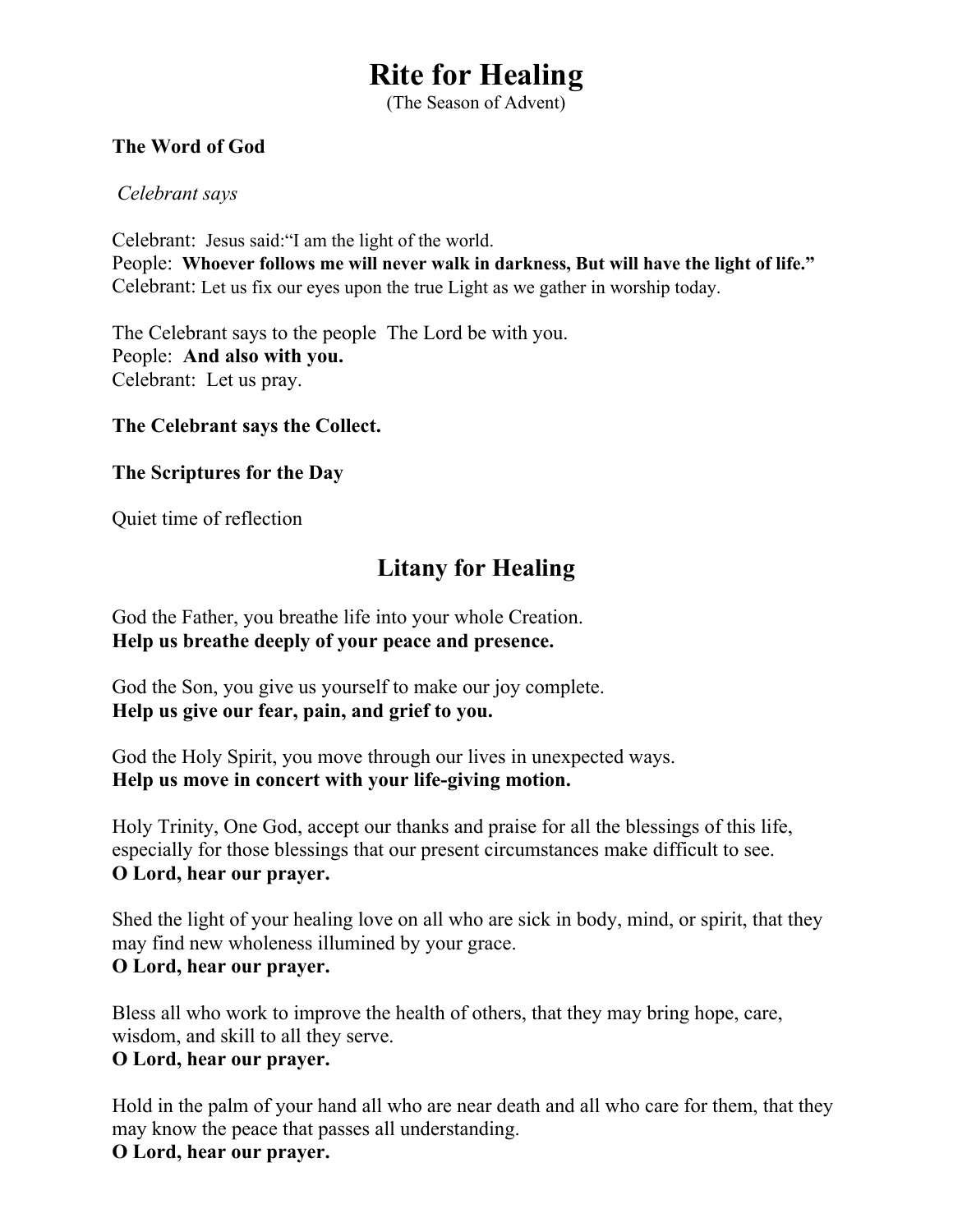Be with those who have died, especially those who died from the Corona virus, and with those who are grieving their loss.

#### **O Lord, hear our prayer.**

Knit together in your love all whose relationships have frayed, that they may find reconciliation and new beginnings.

#### **O Lord, hear our prayer.**

Grant all who turn to you the courage to participate with you in restoring this broken world to wholeness, that everyone and everything may share in the hope of your kingdom.

#### **O Lord, hear our prayer.**

*At this time, prayers of thanksgiving or intercession are offered, either silently or aloud. (Silence is kept.) A reading of the list of those for whom intercession has been requested.*

For these and for all other persons and needs that are too deep for words, we pray to you: **O Lord, hear our prayer.**

You are the Lord whose promises never cease. **You are the Lord whose presence never fails.**

Gracious God, you are close to us no matter how far we feel from you: draw us into the very heart of your grace and help us to live into the truth that nothing in all creation can separate us from your love in Jesus Christ our Lord. Amen.

### **The Peace**

Priest: The Lord be with you. **And also with you**

Lift up your hearts **We lift them up to the Lord.**

Let us give thanks to the Lord our God **It is right to give God thanks and praise.**

O God, by your holy prophets you promised that your only Son would come in the flesh for us and be born of a virgin. In these last days you have fulfilled your Word. When he who came to redeem the world comes to be our judge, let us rejoice with all the Saints. We give you thanks and praise, our God, for all of the wonders of this world you have created and for the gift of life that you have given to us.

Gracious God, source and sustenance of life,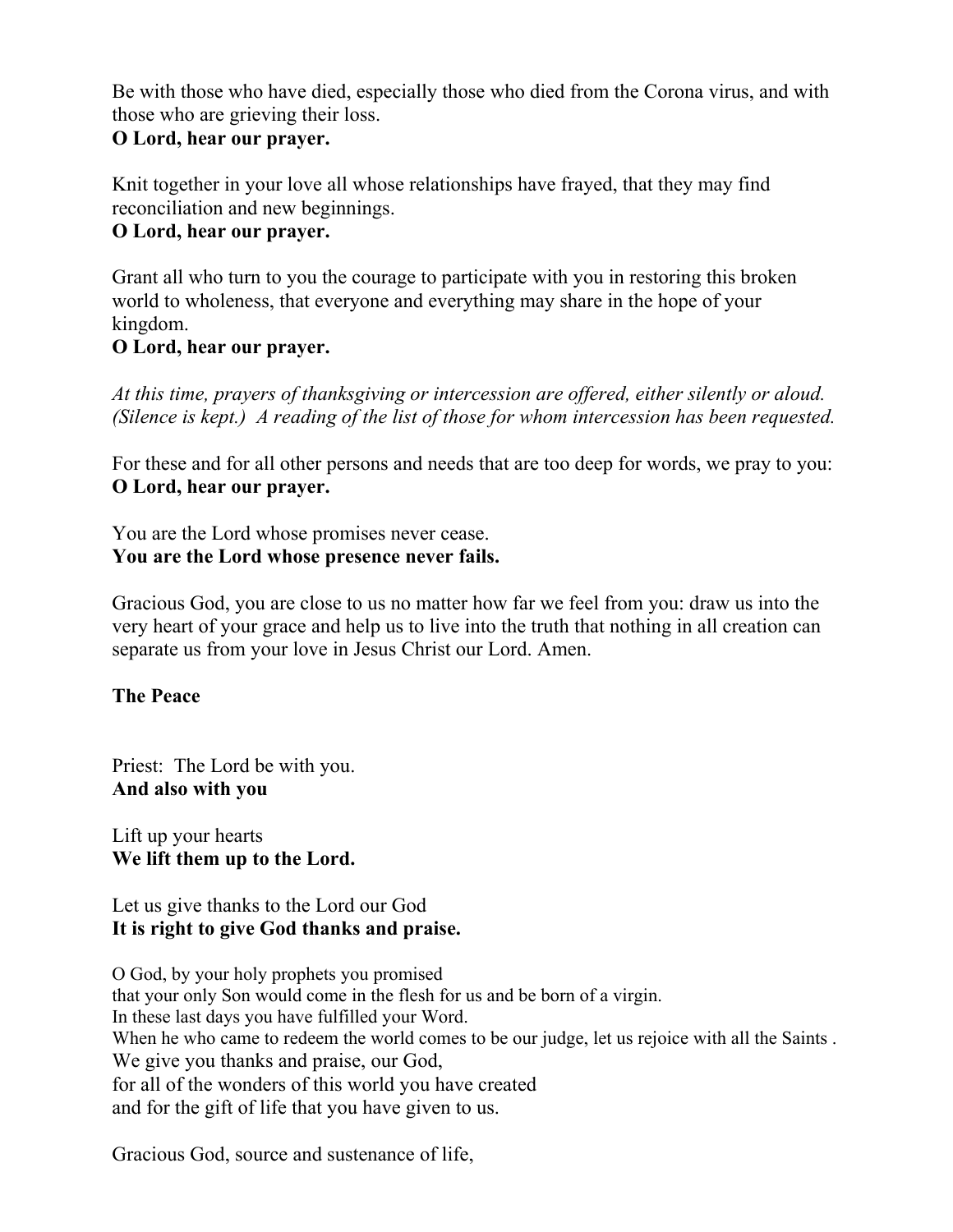Lord Jesus Christ, present to the pain and brokenness of our world, Holy Spirit, who enlivens all that exists, we beseech you to send your healing power upon us and upon all we pray for today.

Source of our health and wholeness, healer of body, mind and spirit, we bring before you the darkness of our world, and the pain and suffering of your people. We seek to be healed and made whole; we seek to be reconciled and united; we seek peace in our hearts and in our world.

We thank you for sending your Son, Jesus, the one anointed to bring to us the message of your love. He called to himself a little band of men and women to instruct them in your desire that your Kingdom of justice, peace and abundance should come among us.

He opened their eyes to the promise of your grace as he took the elements of a meal and transformed them into the promise of the Kingdom. Jesus took that bread, and broke it. To restore the unity of our broken world. Then offering the cup poured out for the liberation of all, Jesus gave thanks and shared the cup with his friends. Gathered in his name, we open ourselves to that promise. May the Spirit of life and wholeness, transform us, too, that we may be refreshed in our inner being and be empowered to bring mercy, love and healing to those whose lives we touch. Grant, that in union with all peoples, living and dead, we may strive to create a world where suffering and pain are diminished, where justice and peace are restored, and where all people can live in health and wholeness, united in acclaiming the God of life, whose abundance is offered to each and to all. 'til the Kingdom arrives in the fullness of time.

#### **The Lord's Prayer**

**Our Father, who art in heaven, hallowed be thy Name, thy kingdom come, thy will be done, on earth as it is in heaven. Give us this day our daily bread. And forgive us our trespasses, as we forgive those who trespass against us. And lead us not into temptation,**